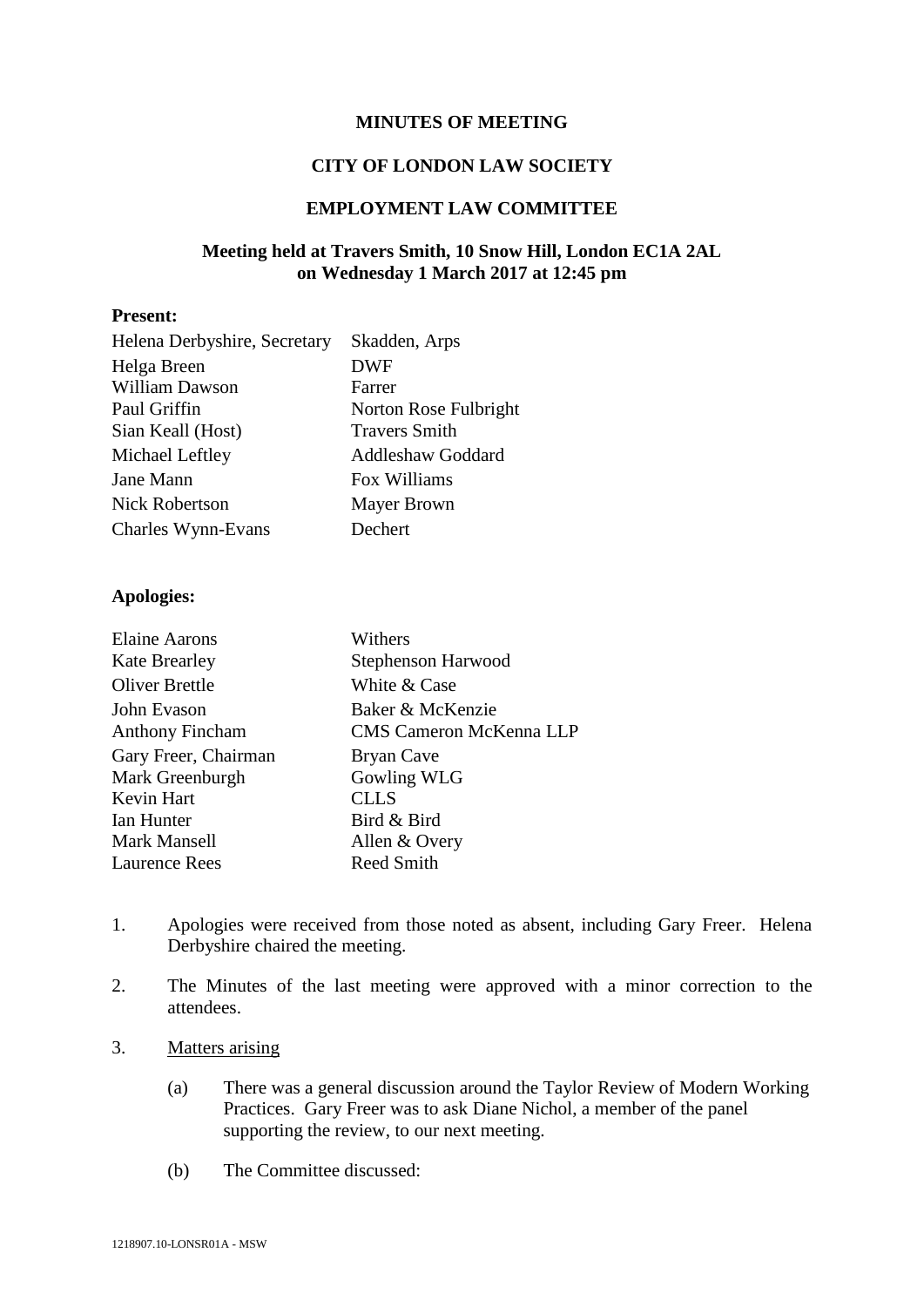- (i) the purpose of the review;
- (ii) how the recent gig economy cases is possibly undermined that:
	- (1) if the Employment Tribunals are finding in favour of "workers", do we need further legislation to address atypical workers?
	- (2) is the existing worker status sufficient in the light of recent case law; or
	- (3) is it the intention of the review to codify this?
- (iii) the real issue is possible tax abuse: how does the Review sit with the Treasury's proposals to address the tax status of atypical workers (this is outside the remit of the Taylor Review but how do they come together?) there should be consistency.
- (iv) anecdotal evidence of commentators about other jurisdictions (for example the Netherlands and US) considering a new intermediate "worker" status based on ours.

## 4. Senior Managers and Certification Regime (SMCR): review and forthcoming extension

Members reported that their clients had difficulty grappling with attempts to decouple the disciplinary process from a "fit and proper" hearing in accordance with SMCR. Some heard disciplinary matters and the fit and proper determination together and some separated them. There was not always an easy match between HR requirement and compliance. A practical difficulty was the extent to which the disciplinary panel might make a finding of fact which could tie the hands of separate managers dealing with compliance issues.

Members discussed clients who were amending their disciplinary policies to provide "fit and proper" sanctions as provided for in the Statement of Responsibility for Senior Managers, within their disciplinary process.

Anecdotally clients are also struggling with the need to make a finding as to whether conduct was in fact a "fit and proper", even in the absence of the employee concerned (in circumstances where they might not necessarily continue a disciplinary process, for example after ta resignation. Others were just making a note to their file that the individual resigned mid-way through the disciplinary process and that the organisation has reached a conclusion in the absence of any representations from the individual in those circumstances.

We also discussed the practical difficulty of obtaining references if an individual was previously employed by a regulated firm that no longer exists. This was a potential loop hole in the SMCR.